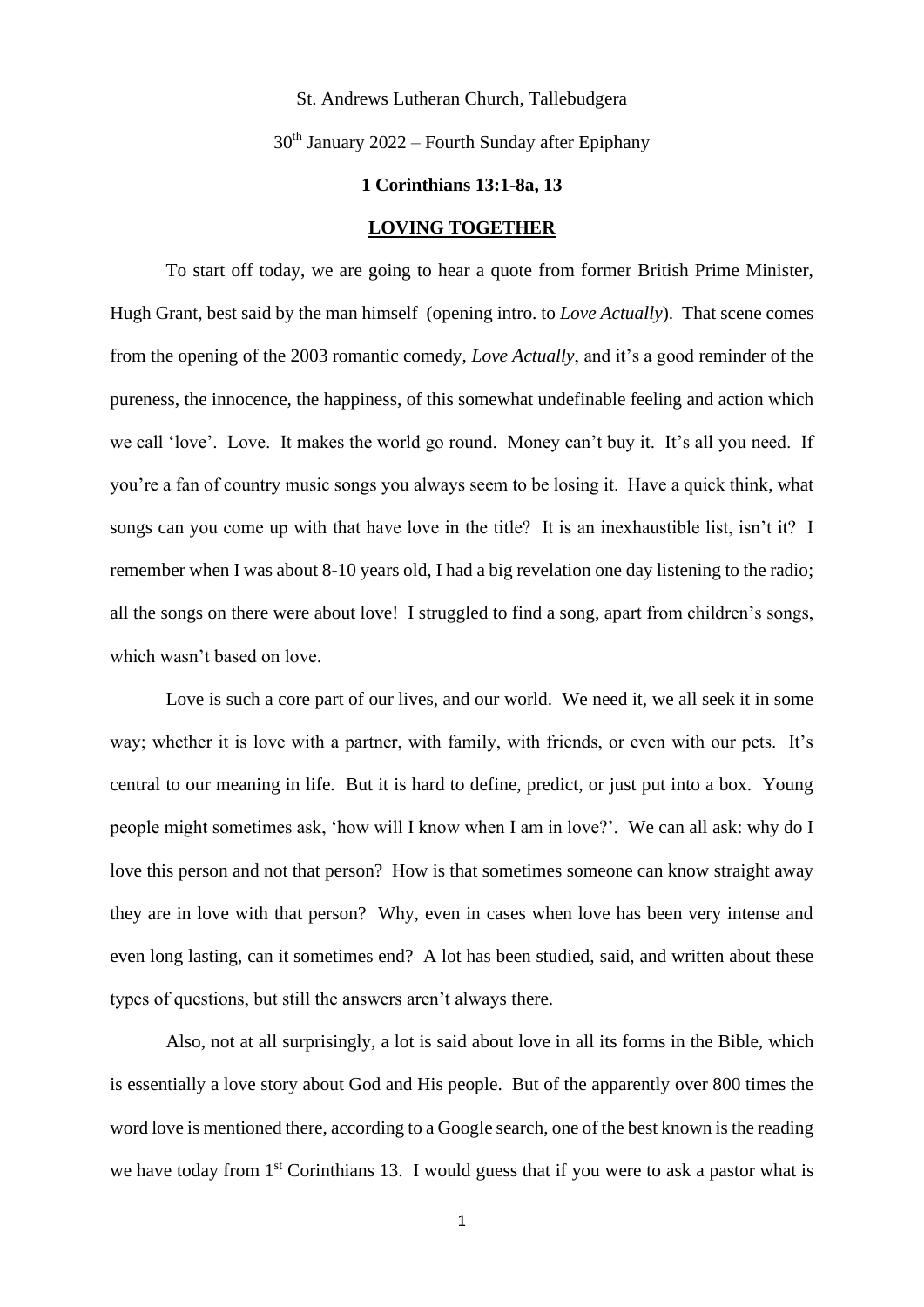the most common text couples request for their wedding, most would say that well over half want these words here. They are words which have come to be seen as describing the kind of romantic love which starry eyed couples want to believe will define their lifelong relationship.

But like we've done for the last two weeks while we've been looking at Paul's words to the Corinthians, let's put these words back into context. We've talked before about how the Christians in Corinth seem to have been fighting over who was more important, who had the greater spiritual gifts, who should have the biggest say in their community. Paul dealt with this by telling them in chapter 12 first of all that everyone has been gifted to serve, and then that all gifts are equal. Now, to top it off, he tells them very plainly that it doesn't matter what gifts we have, or what we do, if they are done without love then they are .... nothing.

Let's look first of all at what is written in verses 1-3. Paul lists some of those spiritual gifts which he talked about in chapter 12; speaking other languages, prophesying, even having faith that moves mountains. He adds in acts like giving away all we own, even giving up our lives. Regarding all of these gifts and acts, no matter how holy and right they might seem, they are nothing without love. Our love, which is a reflection of God's love (more on that later), is what makes these acts what they are. We can relate this to our lives and experiences. Think about the difference between someone doing something for you because they want your praise, or they want to look good in front of others, and them doing it for you out of love. Which is more meaningful? Which is more lasting? Which would you prefer? Would you rather empty acts or gifts which really mean nothing, or the true service of someone who cares about you and puts you and your needs first? The same applies to what we do and how we act regarding our Christian faith; the words we say, the things we do, the holy attitude we try to show, all are nothing if they are not a reflection and response to the love we receive from God. Everything is nothing without love.

And then, the very well known and popular bit of this chapter, verse 4 to the beginning of verse 8. It is hard to give a definition of love, so instead here we have a description. Not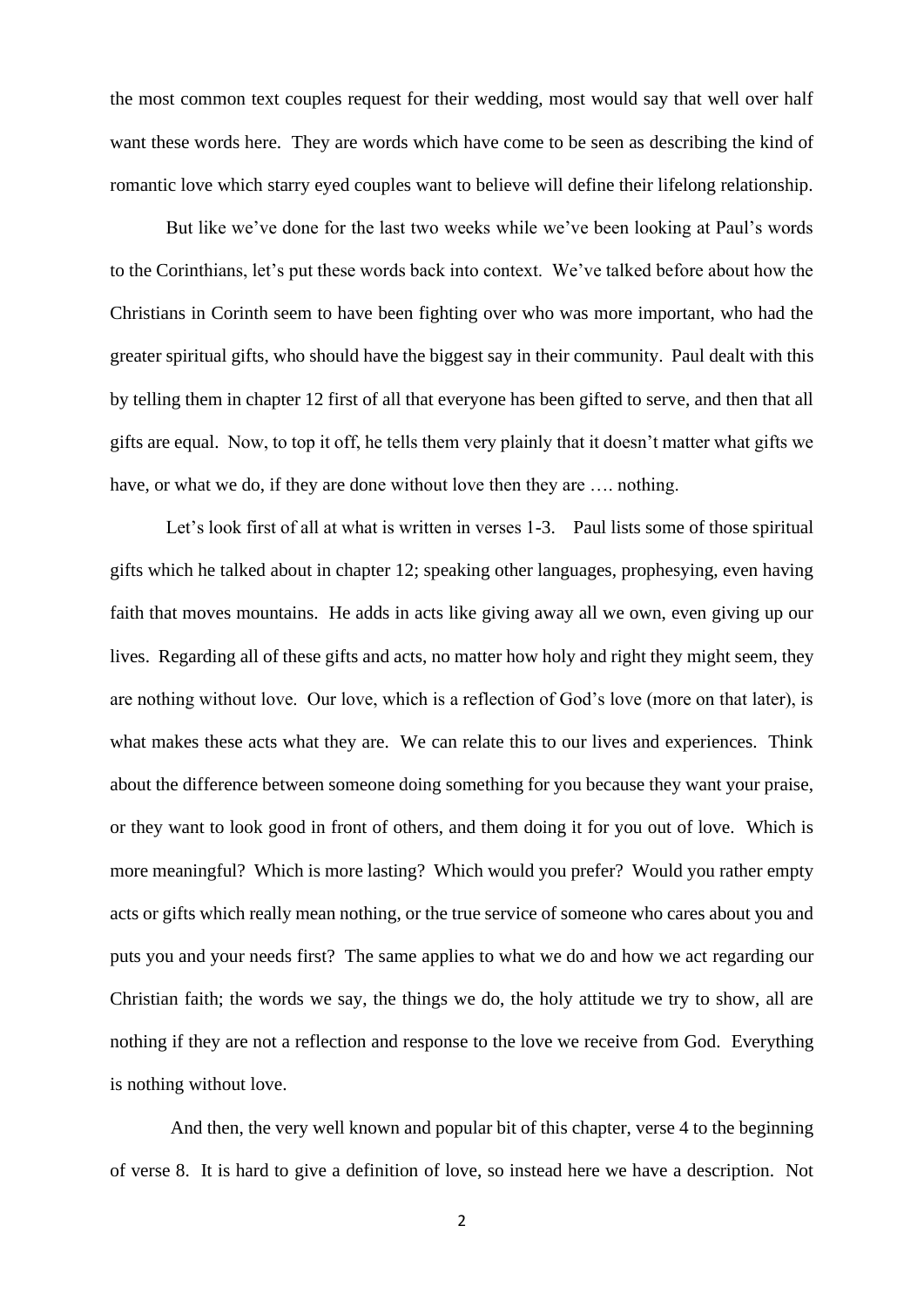just here but throughout the Bible love is not just a word, or a concept, or a feeling, it is an action. If you look at the words used here to describe love, it comes out in how we think, in how we speak, in how we act. Love does what is best for the other person. It puts the needs of others first. It is happy when the other person is happy. What are words for love we can pull out from here? Love is totally forgiving, selfless, truthful, generous, honest. When we look at this definition of love, we can see God's love for us. We can see how God loves and cares for us each day. We can see how God gave Jesus to die for us. We can see the life that Jesus lived, the way he treated and related to people, even giving up His life for us, we can see that all reflected in these words; in a way these words are a summary of the Gospels. This description of love reminds us that God is love.

In this third of our three-part series on Living Together, particularly as a Christian community, we learn that it is all about love. Both our actions individually, and as a community, are nothing without love. Have a look at these words and consider how you are in them. A part of love is not applying them to others, and thinking how they should change, but applying them to yourselves. In your life, with those closest to you, how do you go being kind and patient, not quick tempered, always being supportive? In your relationships with other family, friends, work colleagues, neighbours, are you loyal, not selfish, rejoicing in others success or good fortune? And, in your Christian community, or your Church family, are you supportive, forgiving, not proud, trusting? Have a look at these words. Scan them through your relationships on all levels. Where are you able to act in these ways? Where do you struggle with some of these aspects of love?

To look at ourselves like that can be challenging, can't it? We know that we do ok, but we know also that there are plenty of areas, plenty of relationships, which could do with improvement. As well as telling us in verse 8 that 'love never fails', in verse 13 Paul tells us that the big three for us are 'faith, hope and love', but that the greatest of these is love. Love is important, love does make the world go round. Love is the meaning of life. Not, thankfully,